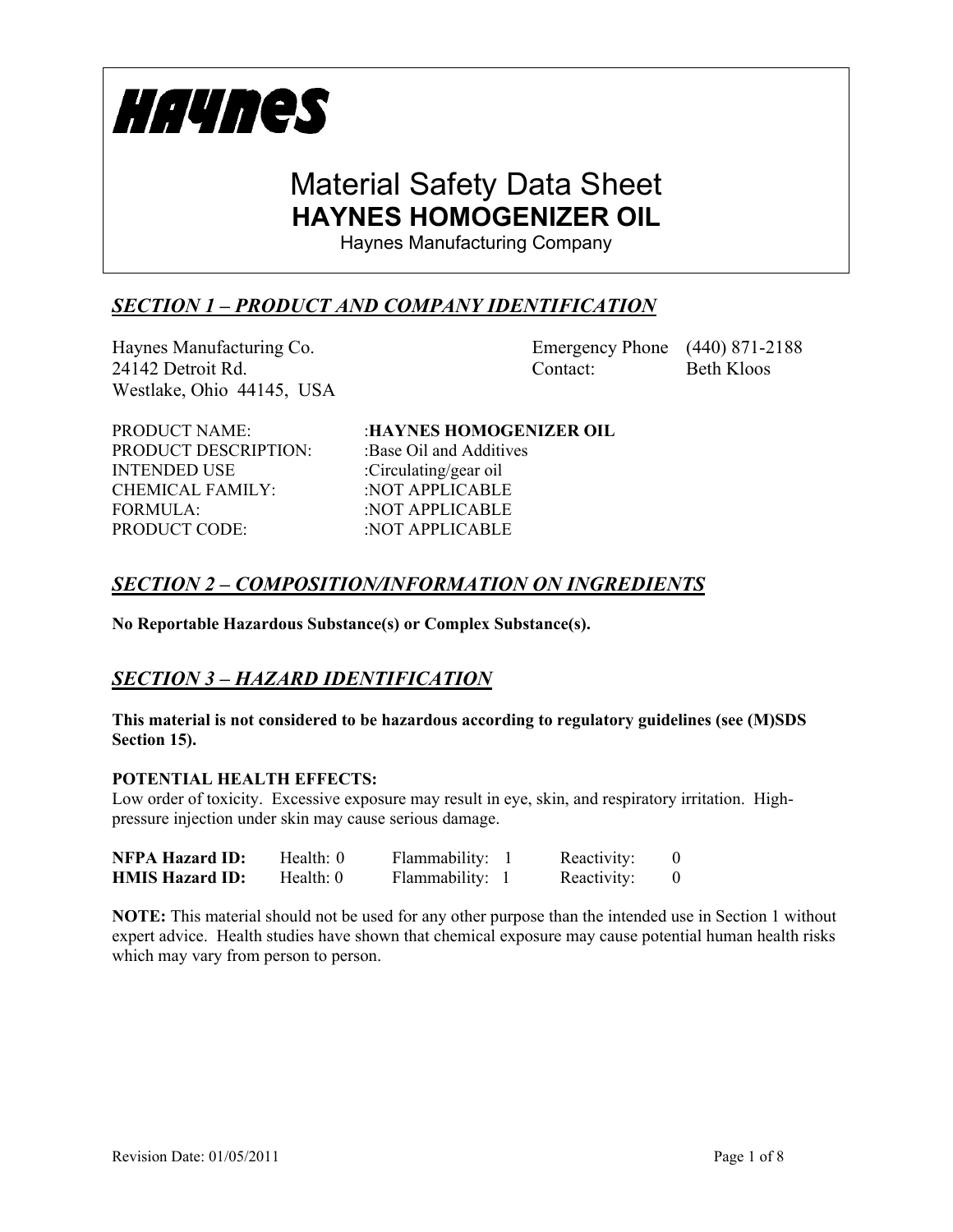

Haynes Manufacturing Company

## *SECTION 4 – FIRST AID MEASURES*

### **INHALATION**

Remove from further exposure. For those providing assistance, avoid exposure to yourself or others. Use adequate respiratory protection. If respiratory irritation, dizziness, nausea, or unconsciousness occurs, seek immediate medical assistance. If breathing has stopped, assist ventilation with a mechanical device or use mouth-to-mouth resuscitation.

### **SKIN CONTACT**

Wash contact areas with soap and water. If product is injected into or under the skin, or into any part of the body, regardless of the appearance of the wound or its size, the individual should be evaluated immediately by a physician as a surgical emergency. Even though initial symptoms from high pressure injection may be minimal or absent, early surgical treatment within the first few hours may significantly reduce the ultimate extent of injury.

### **EYE CONTACT**

Flush thoroughly with water. If irritation occurs, get medical assistance.

### **INGESTION**

First aid is normally not required. Seek medical attention if discomfort occurs.

## *SECTION 5 – FIRE FIGHTING MEASURES*

### **EXTINGUISHING MEDIA**

**Appropriate Extinguishing Media:** Use water fog, foam, dry chemical or carbon dioxide (C02) to extinguish flames.

**Inappropriate Extinguishing Media:** Straight Streams of Water

### **FIRE FIGHTING**

**Fire Fighting Instructions:** Evacuate area. Prevent runoff from fire control or dilution from entering streams, sewers, or drinking water supply. Firefighters should use standard protective equipment and in enclosed spaces, self-contained breathing apparatus (SCBA). Use water spray to cool fire exposed surfaced and to protect personnel.

**Unusual Fire Hazards:** Pressurized mists may form a flammable mixture.

**Hazardous Combustion Products:** Alehydes, Oxides of carbon, Incomplete combustion products, Sulfur oxides, Smoke, Fume

**FLAMMABILITY PROPERTIES Flash Point [Method]:** >234C (453F) [ASTM D-92] **Flammable Limits (Approximate volume % in air):** LEL: 0.9 UEL: 7.0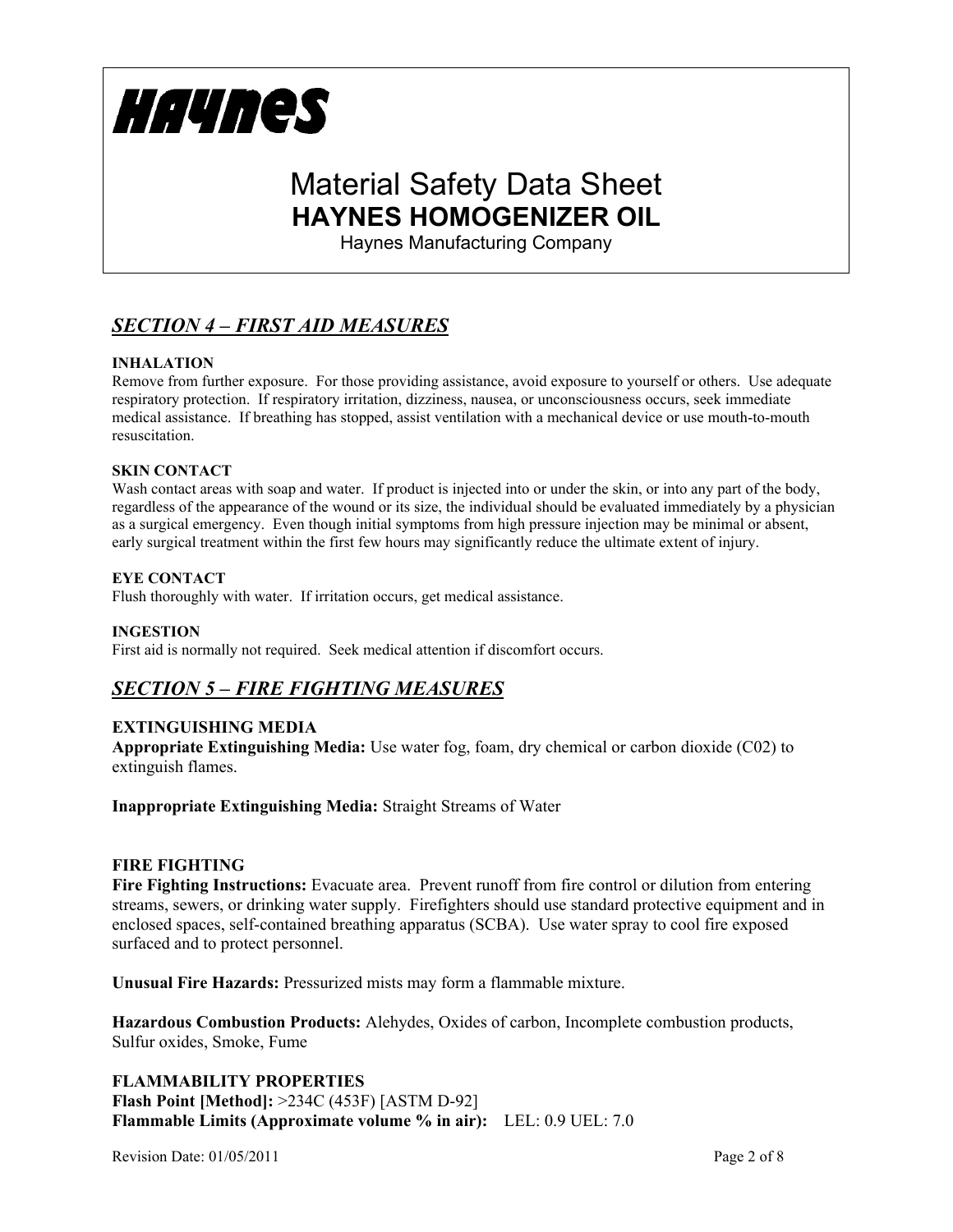

Haynes Manufacturing Company

**Autoignition Temperature:** N/D

## *SECTION 6 – ACCIDENTAL RELEASE MEASURES*

### **NOTIFICATION PROCEDURES**

In the event of a spill or accidental release, notify relevant authorities in accordance with all applicable regulations. In the event of a spill or accidental release, notify relevant authorities in accordance with all applicable regulations. US regulations require reporting releases of this material to the environment which exceed the applicable reportable quantity or oil spills which could reach any waterway including intermittent dry creeks. The National Response Center can be reached at (800) 424-8802.

### **SPILL MANAGEMENT**

**Land Spill:** Stop leak if you can do it without risk. Recover by pumping or with suitable absorbent.

**Water Spill:** Stop leak if you can do it without risk. Confine the spill immediately with booms. Warn other shipping. Remove from the surface by skimming or with suitable absorbents. Seek the advice of a specialist before using dispersants.

Water spill and land spill recommendations are based on the most likely spill scenario for this material; however, geographic conditions, wind, temperature, (and in the case of a water spill) wave and current direction and speed may greatly influence the appropriate action to be taken. For this reason, local experts should be consulted. Note: Local regulations may prescribe or limit action to be taken.

### **ENVIROMENTAL PRECAUTIONS**

Large Spills: Dike far ahead of liquid spill for later recovery and disposal. Prevent entry into waterways, sewers, basements or confined areas.

### *SECTION 7 – HANDLING AND STORAGE*

### **HANDLING**

Prevent small spills and leakage to avoid slip hazard.

**STATIC ACCUMLATOR:** This material is a static accumulator.

**STORAGE:** Do not store in open or unlabelled containers.

### *SECTION 8 – EXPOSURE CONTROLS/PERSONAL PROTECTION*

**Exposure limits/standards for materials that can be formed when handling this product:** When mists/aerosols can occur, the following are recommended: 5 mg/m·-ACGIH TLV, 10 mg/m·-ACGIH STEL, 5 mg/m·-OSHA PEL.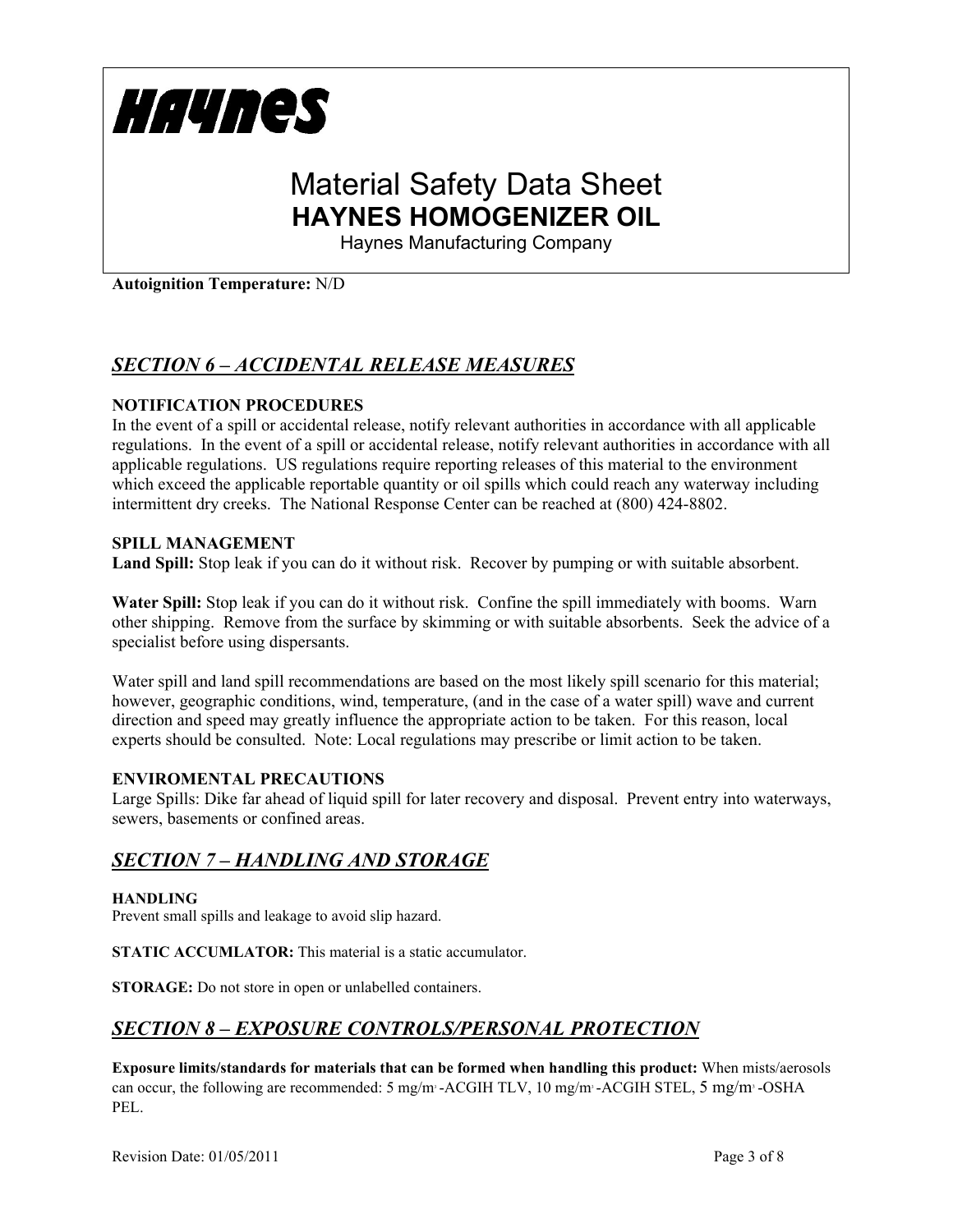

Haynes Manufacturing Company

NOTE: Limits/standards shown for guidance only. Follow applicable regulations.

### **ENGINEERING CONTROLS**

The level of protection and types of controls necessary will vary depending upon potential exposure conditions.

Control measures to consider: No special requirements under ordinary conditions of use and with adequate ventilation.

### **PERSONAL PROTECTION**

Personal protective equipment selections vary based on potential exposure conditions such as applications, handling practices, concentration and ventilation. Information on the selection of protective equipment for use with this material, as provided below, is based upon intended, normal usage.

### **RESPIRATORY PROTECTION**

If engineering controls do not maintain airborne contaminant concentrations at a level which is adequate to protect worker health, an approved respirator may be appropriate. Respirator selection, use, and maintenance must be in accordance with regulatory requirements, if applicable. Types of respirators to be considered for this material include:

No special requirements under ordinary conditions of use and with adequate ventilation.

For high airborne concentrations, use an approved supplied-air respirator, operated in positive pressure mode. Supplied air respirators with an escape bottle may be appropriate when oxygen levels are inadequate, gas/vapor warning properties are poor, or if air purifying filter capacity/rating may be exceeded.

### **HAND PROTECTION**

Any specific glove information provided is based on published literature and glove manufacturer data. Work conditions can greatly affect glove durability; inspect and replace worn or damaged gloves. The types of gloves to be considered for this material include:

No protection is ordinarily required under normal conditions of use.

#### **EYE PROTECTION**

If contact is likely, safety glasses with side shields are recommended.

#### **SKIN AND BODY PROTECTION**

Any specific clothing information provided is based on published literature or manufacturer data. The types of clothing to be considered for this material include:

No skin protection is ordinarily required under normal conditions of use. In accordance with good industrial hygiene practices, precautions should be taken to avoid skin contact.

#### **SPECIFIC HYGIENE MEASURES**

Always observe good personal hygiene measures, such as washing after handling the material and before eating, drinking, and/or smoking. Routinely wash work clothing and protective equipment to remove contaminants. Discard contaminated clothing and footwear that cannot be cleaned. Practice good housekeeping.

#### **ENVIROMENTAL CONTROLS**

See Sections 6, 7, 12, 13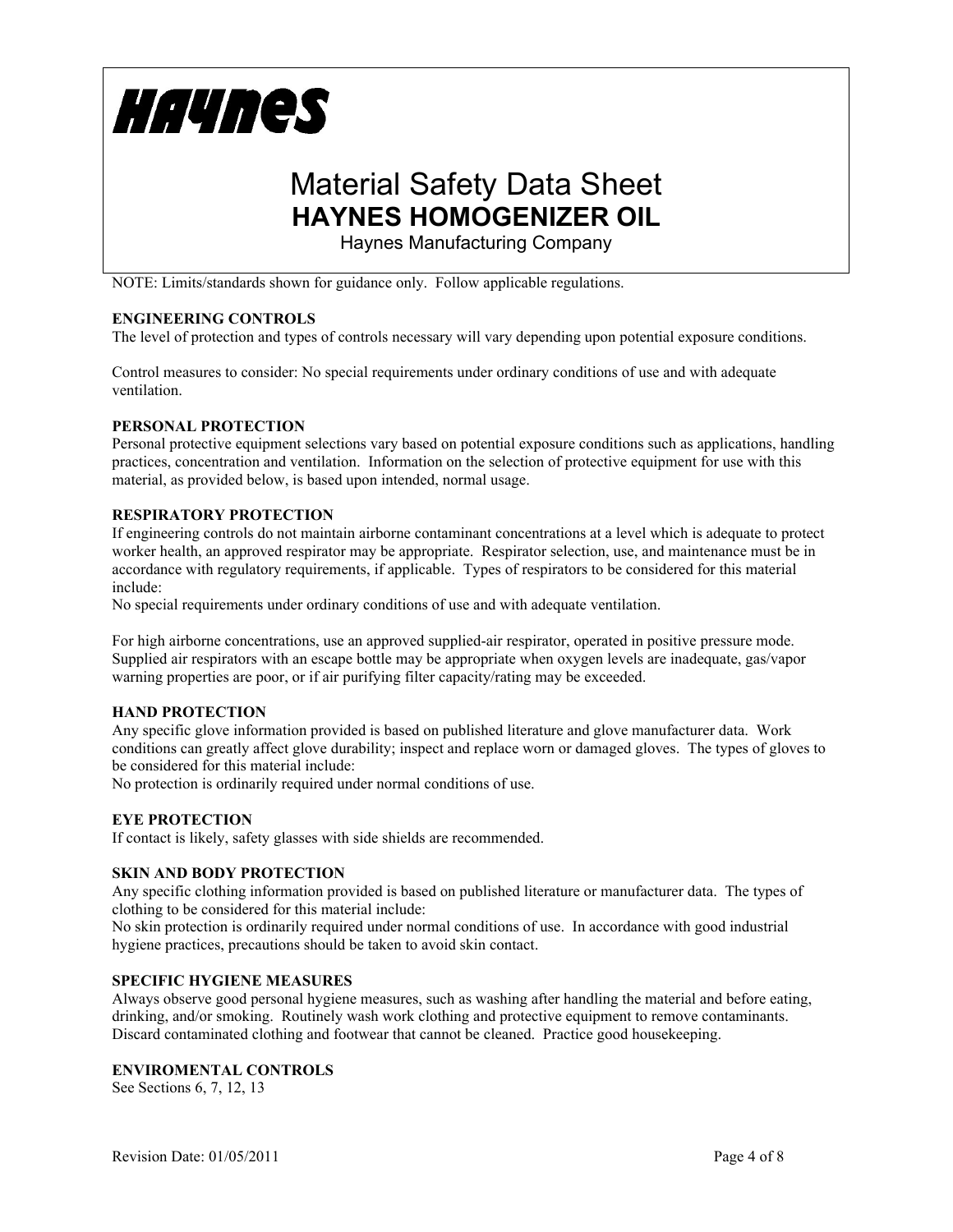

Haynes Manufacturing Company

## *SECTION 9 – PHYSICAL AND CHEMICAL PROPERTIES*

Typical physical and chemical properties are given below. Consult the Supplier in Section 1 for additional data.

### **GENERAL INFORMATION**

| <b>Physical State:</b> | Liquid         |
|------------------------|----------------|
| Color:                 | <b>Brown</b>   |
| Odor:                  | Characteristic |
| <b>Odor Threshold:</b> | N/D            |

### **IMPORTANT HEALTH, SAFETY, AND ENVIROMENTAL INFORMATION**

| <b>Relative Density (at 15C):</b>               | 0.89                                |                   |
|-------------------------------------------------|-------------------------------------|-------------------|
| <b>Flash Point [Method]:</b>                    | >234C (453F) [ASTM D-92]            |                   |
| Flammable Limits (Approximate Volume % in air): |                                     | LEL: 0.9 UEL: 7.0 |
| <b>Autoignition Temperature:</b>                | N/D                                 |                   |
| <b>Boiling Point/Range:</b>                     | >316C(600F)                         |                   |
| <b>Vapor Density (Air=1):</b>                   | $>2$ at 101 kPa                     |                   |
| <b>Vapor Pressure:</b>                          | $\leq 0.013$ kPa (0.1 mm Hg) at 20C |                   |
| <b>Evaporation Rate (n-butyl acetate=1):</b>    | N/D                                 |                   |
| pH:                                             | N/A                                 |                   |
| Log Pow (n-Octanal/Water Partition Coefficient: | >3.5                                |                   |
| <b>Solubility in Water:</b>                     | Negligible                          |                   |
| <b>Viscosity:</b>                               | 220 cSt (220 mm2/sec) at 40C        |                   |
| <b>Oxidizing Properties:</b>                    | See Sections 3, 15, 16              |                   |
|                                                 |                                     |                   |

| <b>OTHER INFORMATION</b>                        |                                     |
|-------------------------------------------------|-------------------------------------|
| <b>Freezing Point:</b>                          | N/D                                 |
| <b>Melting Point:</b>                           | N/A                                 |
| <b>Pour Point:</b>                              | $-12^{\circ}$ C (10 <sup>o</sup> F) |
| <b>DMSO Extract (mineral oil only), IP-346:</b> | $\leq$ 3%wt                         |

### *SECTION 10 –STABILITY AND REACTIVITY*

| STABILITY:                  | Material is stable under normal conditions.      |
|-----------------------------|--------------------------------------------------|
| <b>CONDITIONS TO AVOID:</b> | Excessive heat. High energy sources of ignition. |
| <b>MATERIALS TO AVOID:</b>  | Strong oxidizers.                                |

**HAZARDOUS DECOMPOSITION PRODUCTS:** Material does not decompose at ambient temperatures.

|  | <b>HAZARDOUS POLYMERIZATION:</b> |  | Will not occur. |
|--|----------------------------------|--|-----------------|
|--|----------------------------------|--|-----------------|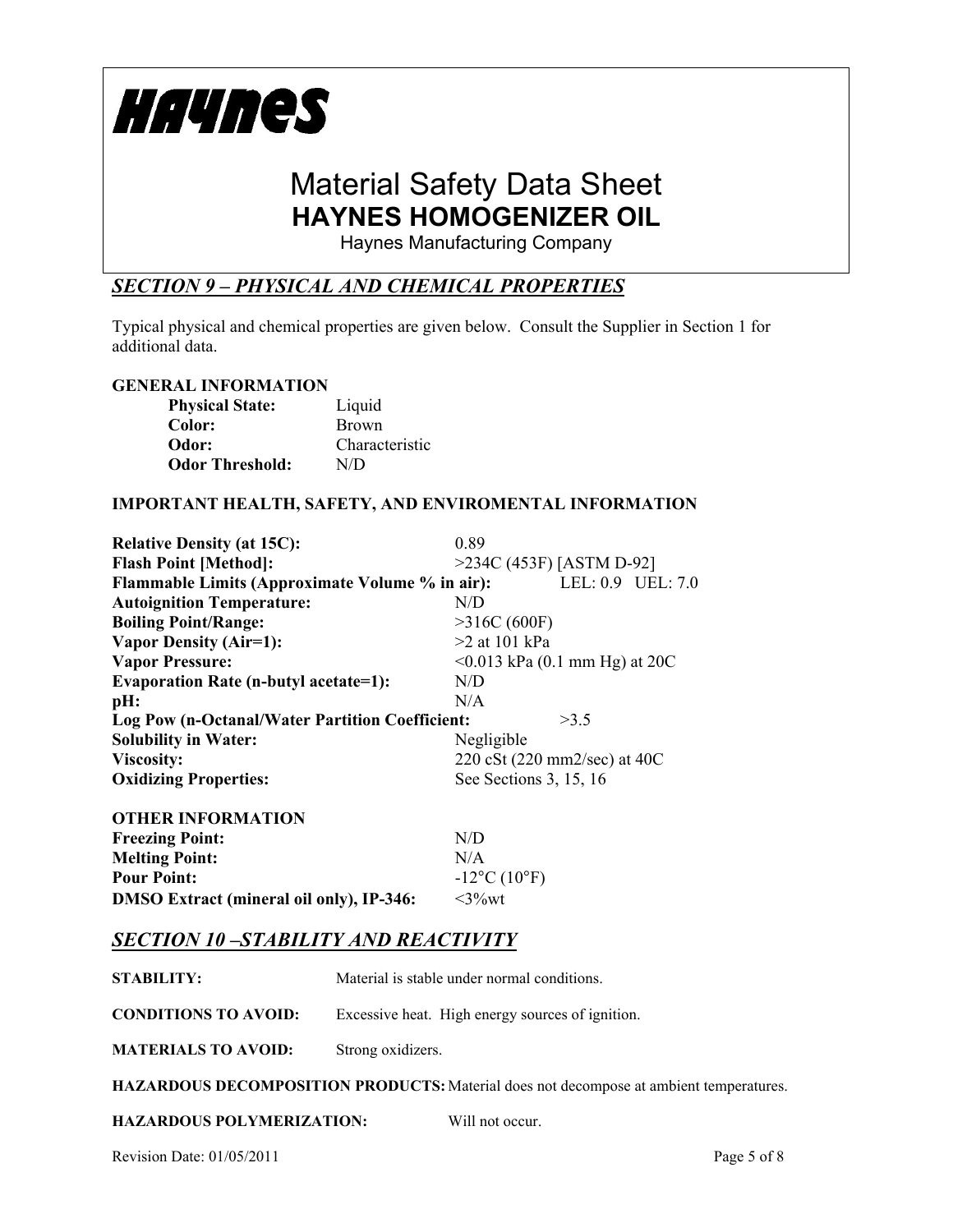

Haynes Manufacturing Company

# *SECTION 11-TOXICOLOGICAL INFORMATION*

### **ACUTE TOXICITY**

| <b>Route of Exposure</b>             | <b>Conclusion/Remarks</b>                                                                           |
|--------------------------------------|-----------------------------------------------------------------------------------------------------|
| <b>Inhalation</b>                    |                                                                                                     |
| Toxicity (Rat): $LC50 > 5000$ mg/m3  | Minimally Toxic. Based on assessment of the<br>components.                                          |
| Irritation: No end point data.       | Negligible hazard at ambient/normal handling<br>temperature. Based on assessment of the components. |
| Ingestion                            |                                                                                                     |
| Toxicity (Rat): LD50>2000 mg/kg      | Minimally Toxic. Based on test data for structurally<br>similar materials.                          |
|                                      |                                                                                                     |
| <b>Skin</b>                          |                                                                                                     |
| Toxicity (Rabbit): LD50>200mg/kg     | Minimally Toxic. Based on test data for structurally<br>similar materials.                          |
| Irritation (Rabbit): Data available. | Negligible irritation to skin at ambient temperatures.<br>Based on assessment of the components.    |
|                                      |                                                                                                     |
| Eve                                  |                                                                                                     |
| Irritation (Rabbit): Data available. | May cause mild, short-lasting discomfort to eyes. Bases<br>on assessment of the components.         |

### **CHRONIC/OTHER EFFECTS**

### **Contains:**

Base oil severely refined: Not carcinogenic in animal studies. Representative material passes IP-346, Modified Ames test, and/or other screening tests. Dermal and inhalation studies showed minimal effects; lung non-specific infiltration of immune cells, oil deposition and minimal granuloma formation. Not sensitizing in test animals.

Additional information is available by request.

**The following ingredients are cited on the lists below:** None.

| REGULATORY LIST SEARCHED |               |              |
|--------------------------|---------------|--------------|
| 1=NTP CARC               | $3=IARC1$     | $5 = IARC2B$ |
| $2=NTP$ SUS              | $4 = IARC 2A$ | 6=OSHA CARC  |

### *SECTION 12 – ECOLOGICAL INFORMATION*

The information given is based on data available for the material, the components of the material, and similar materials.

Revision Date: 01/05/2011 Page 6 of 8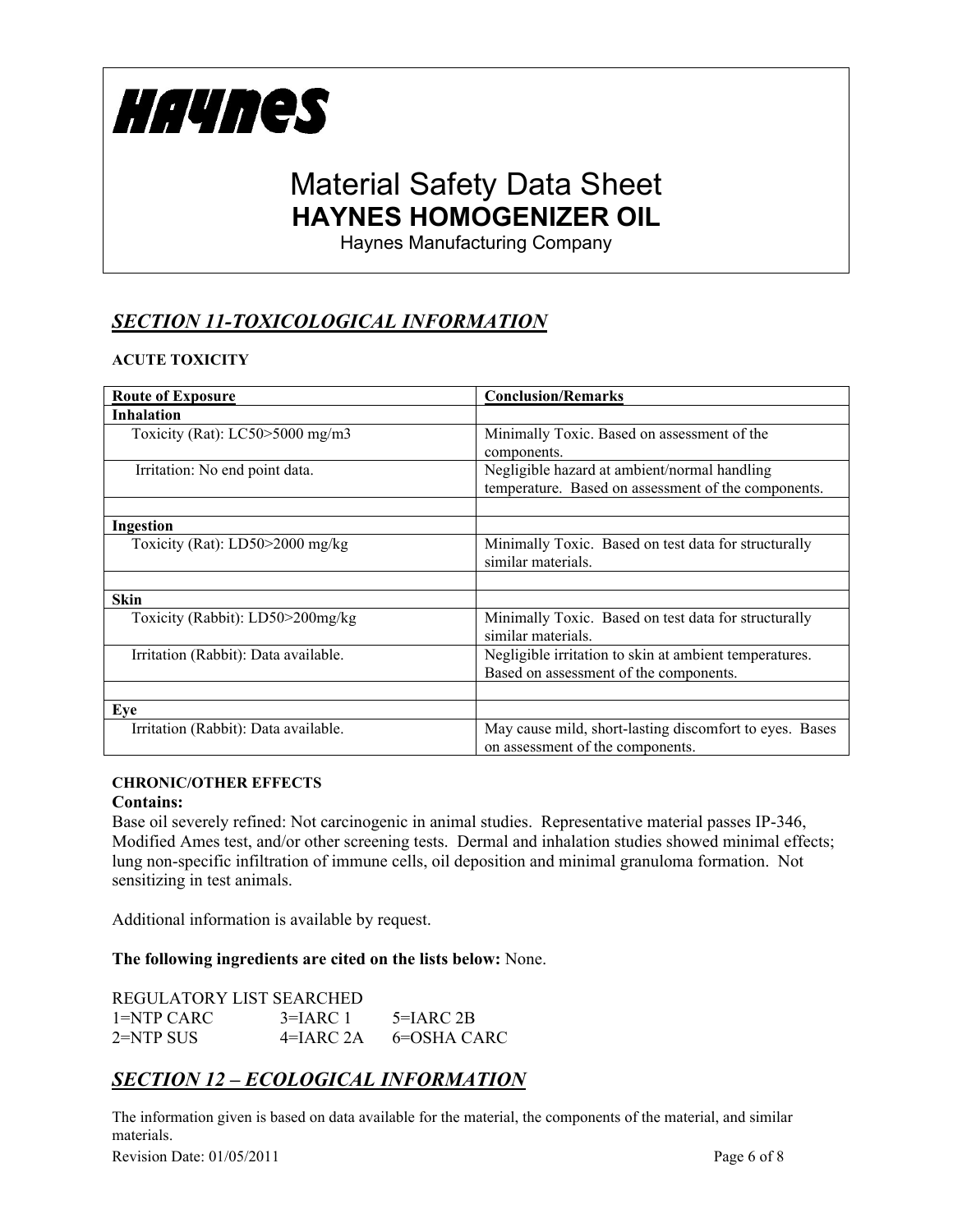

Haynes Manufacturing Company

### **EXOTOXICITY**

Material—Not expected to be harmful to aquatic organisms.

### **MOBILITY**

Base oil component—Low solubility and floats and is expected to migrate from water to the land. Expected to partition to sediment and wastewater solids.

### **PERSISTENCE AND DEGRADABILITY**

#### **Biodegradation:**

Base oil component—Expected to be inherently biodegradable.

### **BIOACCUMLATION POTENTIAL**

Base oil component—Has the potential to bioaccumulate, however metabolism or physical properties may reduce the bioconcentration or limit bioavailability.

### *SECTION 13 – DISPOSAL CONSIDERATIONS*

Disposal recommendations based on material as supplied. Disposal must be in accordance with current applicable laws and regulations, and material characteristics at time of disposal.

#### **DISPOSAL RECOMMENDATIONS**

Products is suitable for burning in an enclosed controlled burner for fuel value or disposal by supervised incineration at very high temperatures to prevent formation of undesirable combustion products.

### **REGULATORY DISPOSAL INFORMATION**

RCRA Information: The unused product, in our opinion, is not specifically listed by the EPA as a hazardous waste (40 CFR, Part 261D), nor is it formulated to contain materials which are listed as hazardous wastes. It does not exhibit the hazardous characteristics of ignitability, corrositivity, or reactivity and is not formulated with contaminants as determined by the Toxicity Characteristic Leaching Procedures (TCLP). However, used product may be regulated.

#### **Empty Container Warning**

Empty Container Warning (where applicable): Empty containers may contain residue and can be dangerous. Do not attempt to refill or clean containers without proper instructions. Empty drums should be completely drained and safely stored until appropriately reconditioned or disposed. Empty containers should be taken for recycling, recovery, or disposal through suitably qualified or licensed contractor and in accordance with governmental regulations. DO NOT PRESSURISE, CUT, WELD, BRAZE, SOLDER, DRILL, GRIND, OR EXPOSE SUCH CONTAINERS TO HEAT, FLAME, SPARKS, STATIC ELECTRICITY, OR OTHER SOURCES OF IGNITION. THEY MAY EXPLODE AND CAUSE INJURY OR DEATH.

## *SECTION 14 – TRANSPORT INFORMATION*

**LAND (DOT):** Not regulated for Land Transport

**LAND (TDG):** Not regulated for Land Transport

Revision Date: 01/05/2011 Page 7 of 8 **SEA (IMDG):** Not regulated for Sea Transport according to IMDG-Code